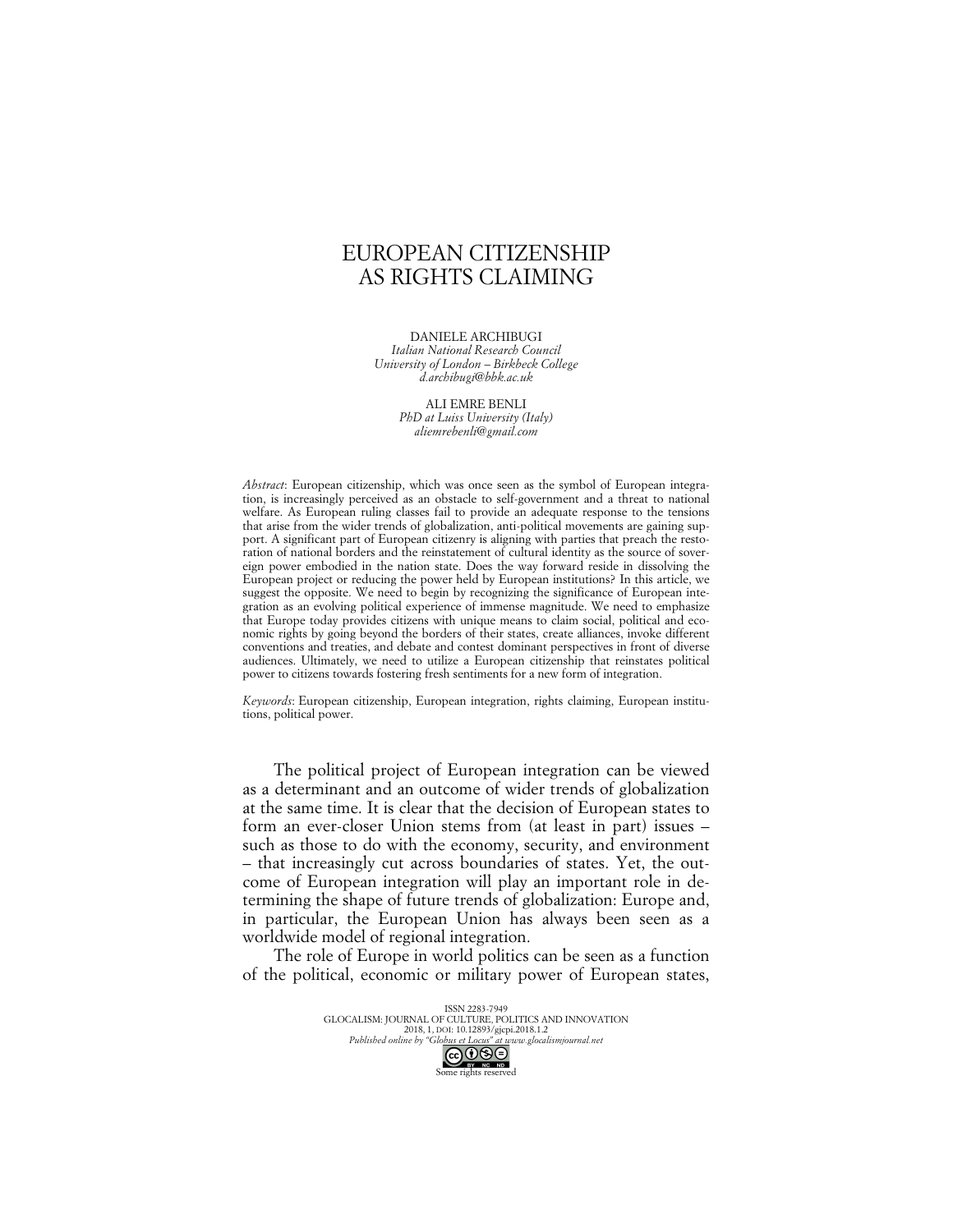individually or as a union. But perhaps more importantly the European Union can shape the world because it offers a unique model of governance, – a model that started as a customs union and later evolved into a single market. This model has progressively evolved into something deeper however, bringing together people of a variety of nations under a disaggregated citizenship and has generated transnational institutions, including courts and parliaments. Ultimately, the European experience helps us see the ways in which trends of globalization can or cannot be accommodated in institutions incorporating cosmopolitan norms – whether citizens can practice democracy and enjoy human rights at multiple levels within and beyond the boundaries of the nation state (Archibugi 2008). This is the Europe and the European Union that we admire, offer and defend as a model to the whole world.

The political environment today nevertheless does not paint the most optimistic picture for European integration. It is not clear whether the novel institutions of Europe can face and overcome what Fred Dallmayr observes in this volume as a worldwide "backlash to globalism, manifest in an upsurge of traditional nationalism, if not chauvinism and ethnocentrism" (Dallmayr 2017). In Europe, the most recent and striking example is Brexit, where one of the largest European countries, upon popular consultation, decided to leave the EU for good.

Although the United Kingdom always had a difficult relationship with European integration, it would be a mistake to interpret Brexit as a unique case. Political parties unsympathetic to European integration have become increasingly powerful in France, Italy, Spain, Poland, Hungary and several other nations. The anti-European mood has accelerated in the last three years, but it has a much older history, as witnessed by a series of past referendums in which the peoples of Europe expressed their reservations at each stage of the integration process.Danes and Swedes refused to join the Euro in referendums held, respectively, on 28 September 2000 and 14 September 2003. Two founding members of the EU, France (29 May 2005) and the Netherlands (1 June 2005) voted to limit integration in referendums associated with the Maastricht Treaty and the European Constitution. In Ireland, the Treaty of Lisbon (2 June 2008 and 2 October 2009) had to be voted on twice to get approval. In Greece, the bailout offered by the EU was rejected on 5 July 2015 (Archibugi and Benli 2018: 225, 226).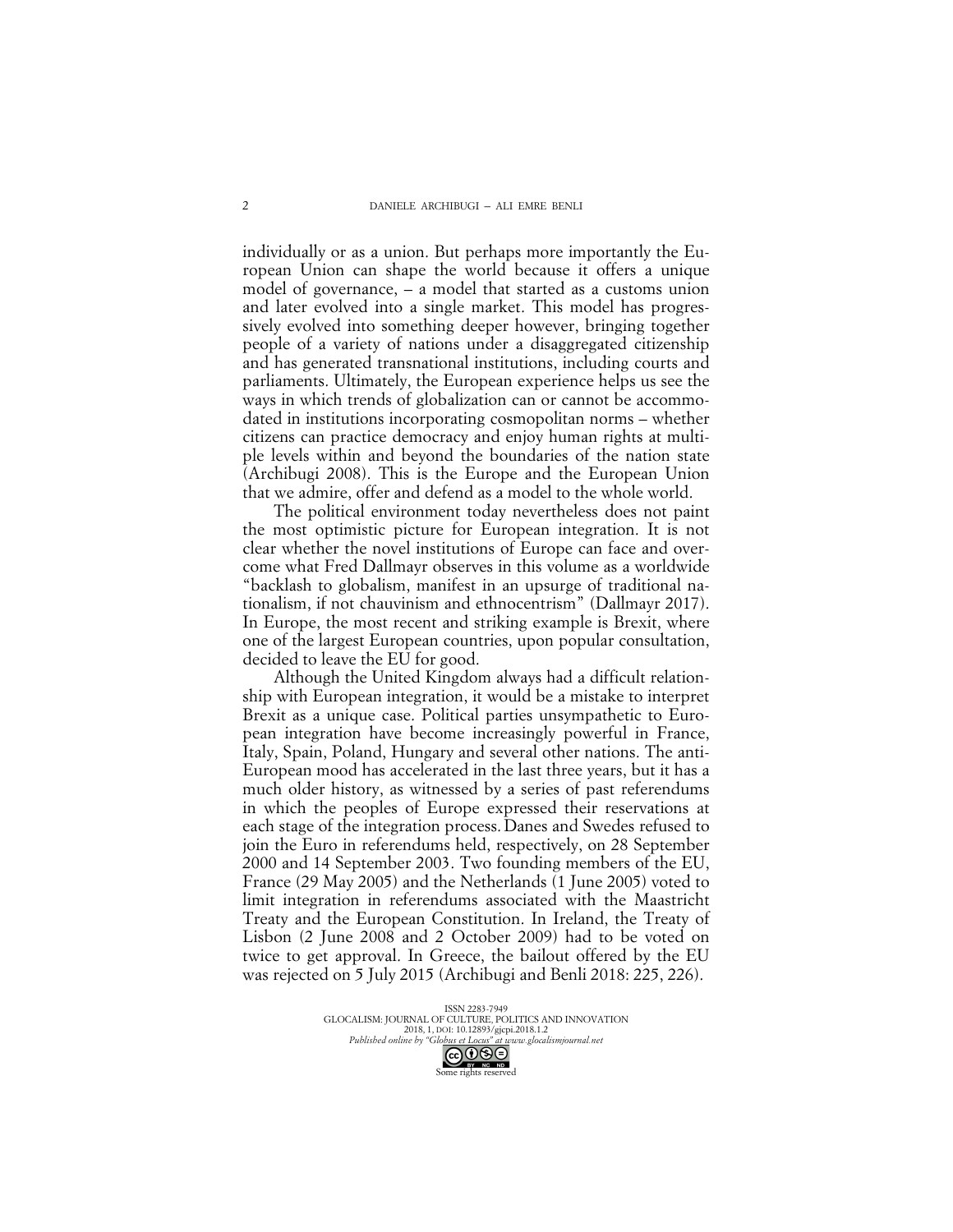Much of this anti-European feeling, however, was not directed against European integration, but rather against a specific form of integration led by the economic sphere rather than the social and political sphere. In France, for example, the main slogan of those who voted against the Maastricht Treaty was "J'aime l'Europe, je vote non" ("I love Europe, I vote no", see the reflections of one of the most influential campaigners for the "No" vote, Susan George, 2008). This makes it necessary to confront a basic question that applies to all the referendums associated with European integration: How consolidated are the positions of both those in favor and against greater integration? Can a single vote account for so many different aspects and policies associated with the European Union?

Still, integration has been in progress for several decades. It may have been fostered by the élites more than by the masses, but to stop it has proved almost impossible. Even in the UK, nearly two years after the day of the unequivocal Brexit vote, it is still unclear what comes next and there is general consensus that the UK will pay a heavy price. Perhaps the reason why European integration continued was that the advantages provided always outweighed the price to be paid in required compromises (Archibugi 2005). Although it was the European élites who benefitted the most, integration contributed to the welfare of the general population sufficiently to sustain its support. But as the ruling classes continued to accept rules of global competition, reduced public expenditure and left the market in charge of job creation, period of mutual benefit has come to an end. Policies introduced at both the national and inter-governmental levels lead to dismantling of the protection guaranteed through the welfare state, increased unemployment and, "especially among the youth, a general sense of insecurity associated to an economic system that has made of competition an idol" (Archibugi and Benli 2018: 229). This trend probably peaked when European institutions responded to the economic crisis of 2008 in a way that put the burden on the populace rather than capital owners.

The current anti-European climate can be interpreted as a new form of revolt of the masses (Ortega y Gasset 1930) in which the European public opposes an economic and political project that advantages the elites and capital over the rights of the population and labor. It takes a rather widespread form in disaffection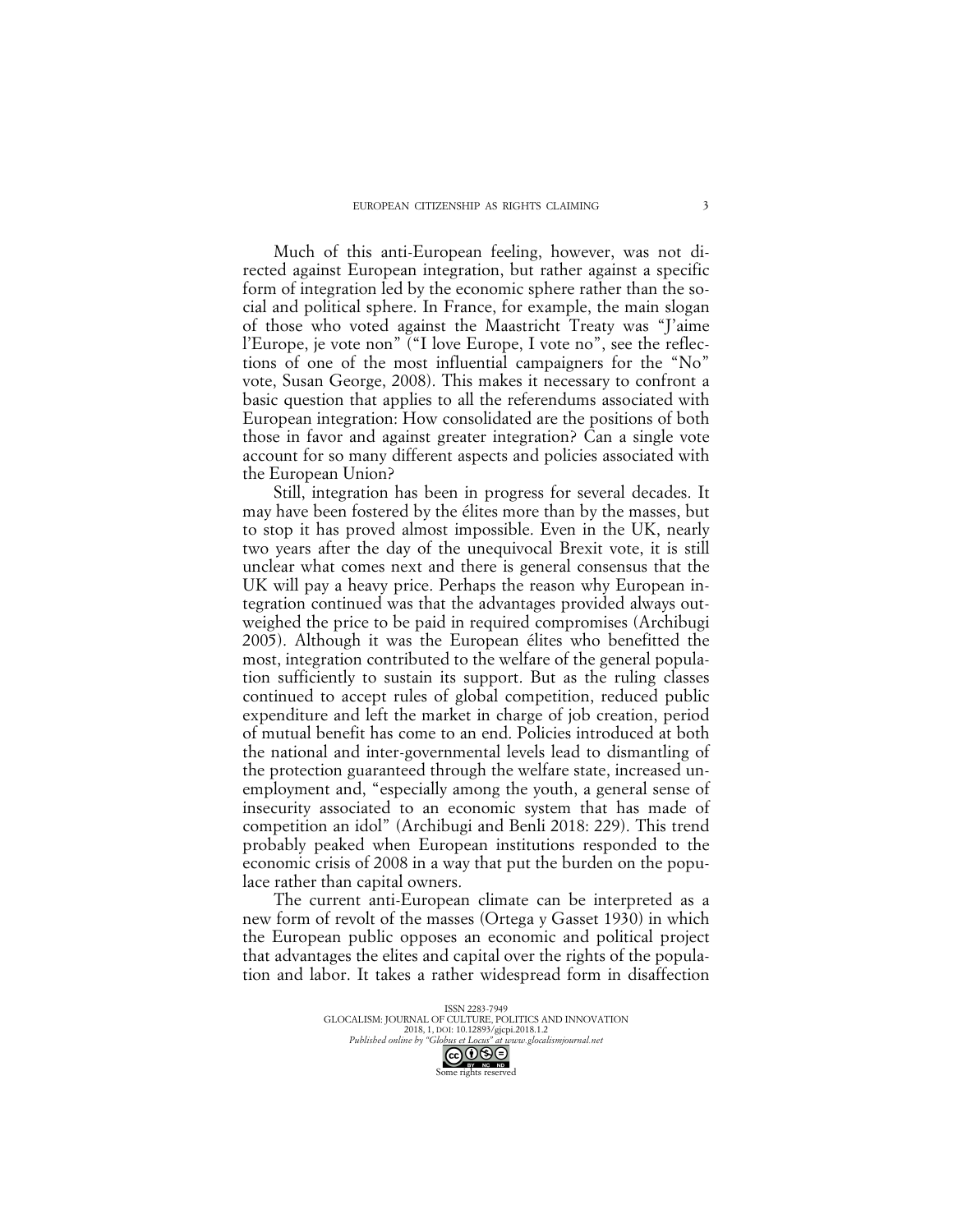with traditional forms of political representation such as parties and unions and lower trust in governments and elected officials (Archibugi and Benli 2018: 229). Across Europe, anti-political movements participate in electoral races, such as the UKIP in the United Kingdom and the Five Stars Movement in Italy. The support for anti-political movements, however, is associated with the fact that uncontrolled globalization has distributed advantages to restricted groups of the population, leaving the majority to pay the bill (Rodrik 2017). The élites have been fast in describing these sentiments as "populist" and have given that term a very derogatory meaning. Not without good reasons: too often populist political forces are vulgar, demagogic and openly racist. But with so many in the population having moved away from traditional forms of political and social representation, we need to explain what is behind the populist surge.

The discontent of the masses does not stem from traditional forms of politics alone. There is also widespread reaction to thirdcountry nationals, migrants and refugees who penetrated the traditional boundaries of the nation state through the integration policies of the EU. The problem is not only that these "others" who now have rights and freedoms to move across borders, take up jobs and benefit from social welfare have brought with them their own identities, traditions and customs, but that this process seems to be have been imposed on the people by the institutions of the European Union. EU citizenship, which was once seen as the symbol of European integration, is increasingly perceived as an obstacle to societies preventing them from governing themselves (Benli and Archibugi 2018: 3).

The reaction of the masses is to align with parties that preach the restoration of national borders and reinstatement of cultural identity as the source of sovereign power embodied in the nation state. A popular byword goes: "It is a masterstroke by the ruling classes to convince millions of poor people that their problems stem from those who are even worse off". During a period of European prosperity, the arrival of refugees in European territory as in 2015 would perhaps not have been called a "crisis" that needed to be solved, but they would have been welcomed as workers and consumers, as it happened in the Americas at the turn of the  $20<sup>th</sup>$ century. With opportunities on the rise, there is little to fear from sharing them with others. But with opportunities in decline, as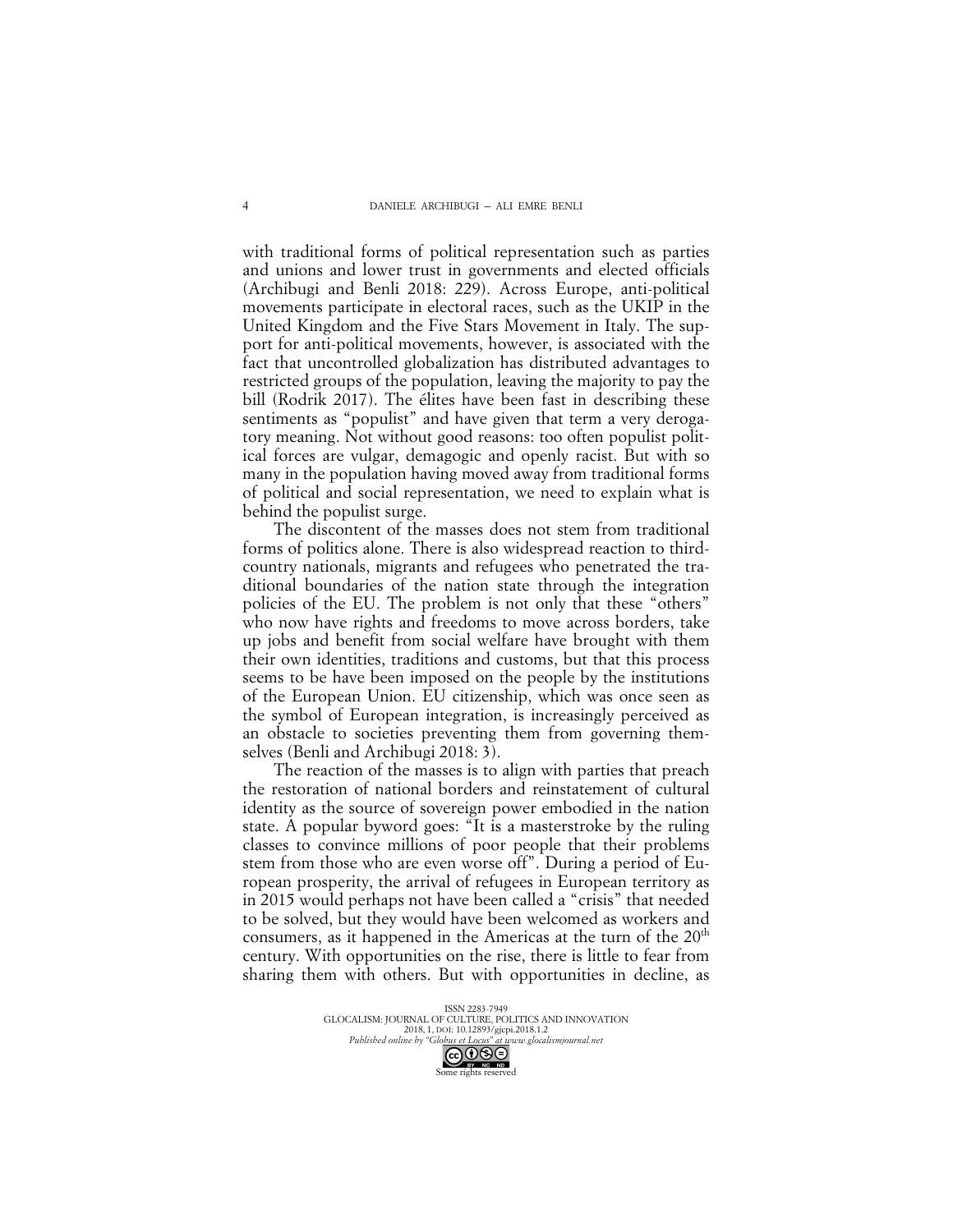was the case in Europe from 2008 onwards, people become afraid. Today these fears feed well into the rhetoric of populist programs of parties for leaving the European Union or dismantling its institutions.

Although populist programs exploit an existing phenomenon of social, economic and political dimensions, a closer look at the circumstances in Europe today reveals deep, if not intentional, blunders in both their interpretation of problems and proposed solutions. As Teresa Pullano observes, rather than the structure of the EU institutions, current tensions and contradictions originate from wider transformations at the regional, national, European and global levels (Pullano 2018: 16). On the one hand, processes of economic, social, political, and cultural globalization have rendered traditional boundaries increasingly vague and uncertain. It is simply impossible to identify well-established interests that correspond to the borders of individual states. On the other hand, we are witnessing a significant increase in human mobility across borders. As Seyla Benhabib points out in this volume, between 2010 and 2015 "the number of migrants has grown *faster* than the world's population." Although it may be the case that the current EU institutions have proved insufficient to produce an adequate response to these wider transformations, the traditional structure of the nation state does not fare any better (Pullano 2018: 16).

It is also important to recognize that even if the source of the insufficiency of European institutions may be traced back to specific decisions taken during decades of integration, the remedy does not necessarily consist in reversing these steps. Free movement, one of the most important components of European Union citizenship, is a good example. As Pullano points out, mobility across Europe is uneven: "Circulation of capital and of services has been fostered, whereas circulation of people has been made subject to new borders at the continental level" (Pullano 2018: 19). In turn, "material conditions that constitute citizenship – revenue, inclusion and employment – are today redefined at the European level, but only in a passive way" (Pullano 2018: 19). Citizens of member states have limited means to actively participate in decision that deeply concern their lives. Does this mean that we need to forgo free movement? No, it does not. Instead, we need to look for ways to establish European citizens' ability to negotiate conditions of citizenship across different levels within a frame-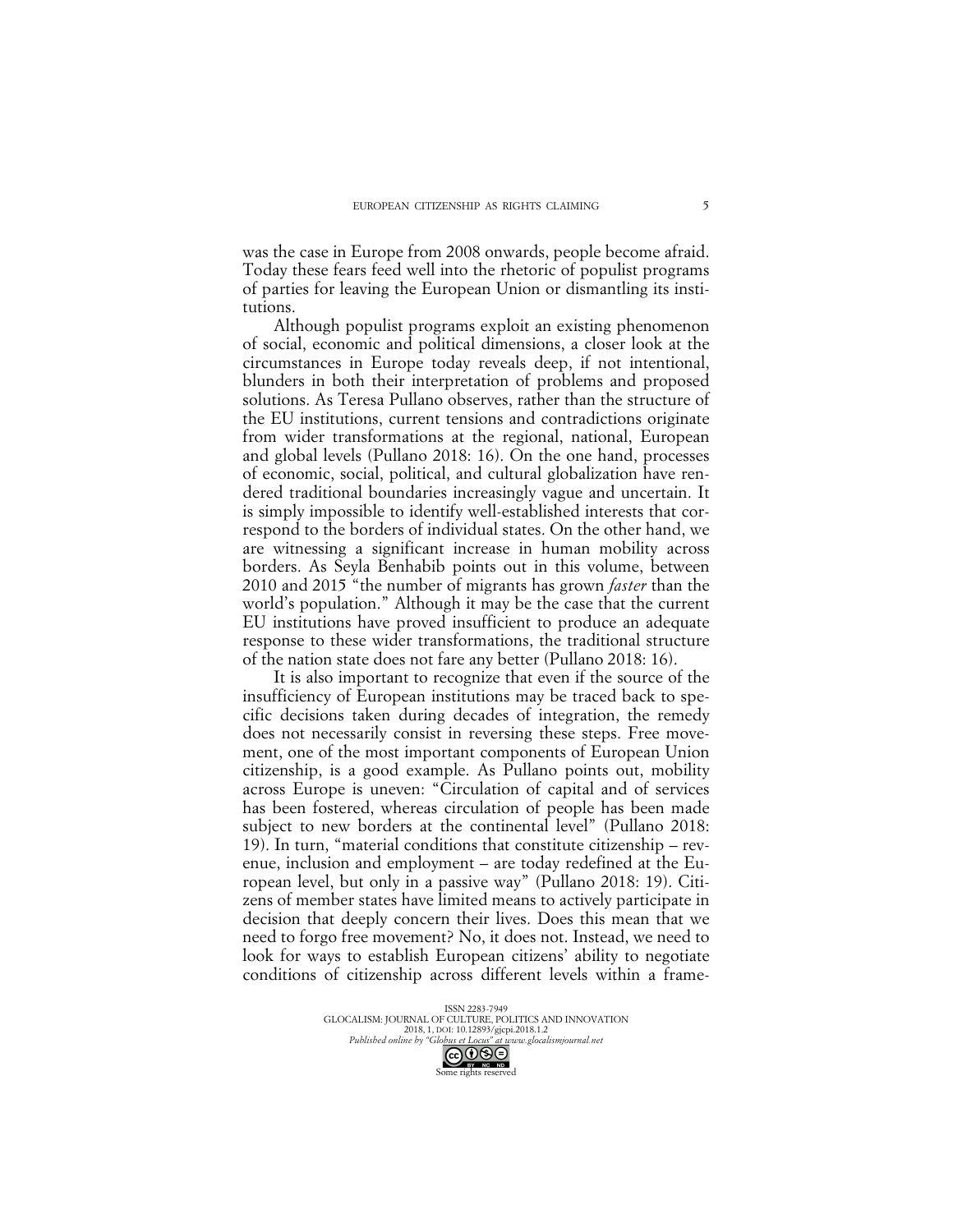work of free movement. Only then will we be able to genuinely address problems arising from wider trends of globalization.

Thus, the way forward for addressing tensions caused by globalization in Europe is neither for states to opt out from the EU or to minimize its institutions. Rather, we need to learn from the European experience and develop creative solutions to pressing problems. We can only do this by recognizing the significance of the European integration process and European citizenship as dynamic and evolving political experiences of immense magnitude. Each step gives us cues for understanding how we can (and cannot) mediate between the global and the local.

Today the EU is dominated by an intergovernmental logic. At the official top level of the European Council, each nation speaks with a single voice, that of the incumbent government. The voice and interests of parliamentary opposition groups, minorities, or those who are not powerful enough to be adequately represented are excluded (Archibugi and Benli 2018: 231). While professing "the irresistible power of economic integration to 'homogenize'", the ruling classes secured their *monopoly of representation* both internally and at the supranational level by refraining from creating effective means for the peoples of Europe to communicate, confront and recognize each other (Balibar 2017: 21-22).

But Europe is more than the sum of 28 – soon to be 27– European national governments and European integration is not just what the governments decide. As Isin and Saward observe, "institutional 'Europe' is a complex entity consisting of a variably overlapping assemblage of institutions, treaties, arrangements, organizations, governments, authorities, associations and geographies" (2013: 6). As neither the state nor the institutions of the EU have the last word on all issues of rights, no single authority can claim to represent Europe. In addition, Europe has a highly developed and dynamic public space constituted by a variety of civil society actors including non-governmental organizations, social movements, labor unions, charitable organizations, diaspora groups as well as consultancy groups and think tanks (Benli and Archibugi 2018: 3-10).

The significance of these plural actors has already been experienced at least once in European history: during the Cold War, transnational networks of European citizens and organizations were the very first to create a space of dialogue and mutual under-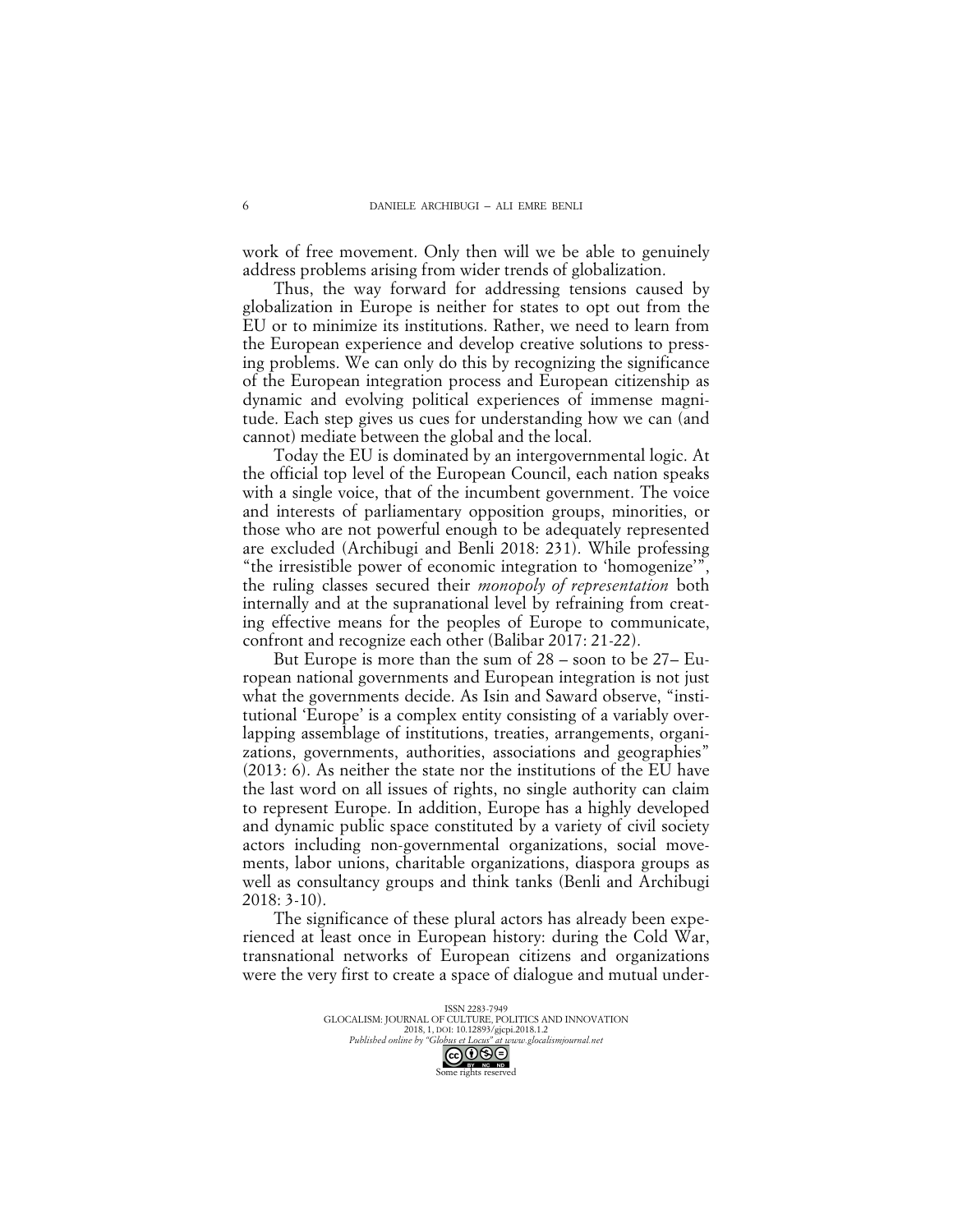standing in spite of the East-West rivalry, of the division of Europeans by the Iron Curtain and of insane re-armament (see Kaldor 1991). A European civil society, in contrast to typical intergovernmental negotiations, tried to build bridges on issues that were perceived to be of mutual advantage, such as respect for human rights and disarmament. This was a fundamental contribution to the democratic transition in Eastern Europe and several of the new leaderships in these countries emerged from within civil society.

As Raffaele Marchetti observes, in the last 30 years, civil society organizations have been "significant international actors as advocates for policy solutions, service providers, knowledge brokers, or simply watchdogs and monitors of state and intergovernmental actions" (2011: 15). Indeed, integration has been able to carry on because it has included local governments, civil society organizations, business associations and many other actors (Della Porta 2009).

It is in this context of institutional variety and rich public space that we advocate a European citizenship that enables the people of Europe to claim their rights and reinstate their power in political processes that shape their lives<sup>1</sup>. The European citizenship that we foster should therefore allow citizens to go beyond the borders of their states, create alliances, invoke different conventions and treaties, and debate and contest dominant perspectives in front of diverse audiences (Benli and Archibugi 2018: 10). These instruments can be effective in delivering significant results in the interest of citizens. And when they prove to be ineffective, there is ample space for improvement in a transnational Europe dedicated to empowering citizens (Archibugi and Benli 2018: 233).

Many authors have continuously advocated the creation of a single EU on a Federalist basis as the most direct way to close the current democratic deficit. Altiero Spinelli and Ernesto Rossi (Spinelli and Rossi 1944) launched the idea when the Second World War still raging and their project never went away (see Follesdal and Hix 2006; Levi et al. 2016). The project of political unification with a centralization of powers has, however, encountered much resistance and the progress made so far has followed an incremental path of negotiation, compromise and small steps.

The recurrent difficulties encountered by European unification do not necessarily rule out the possibility of further integra-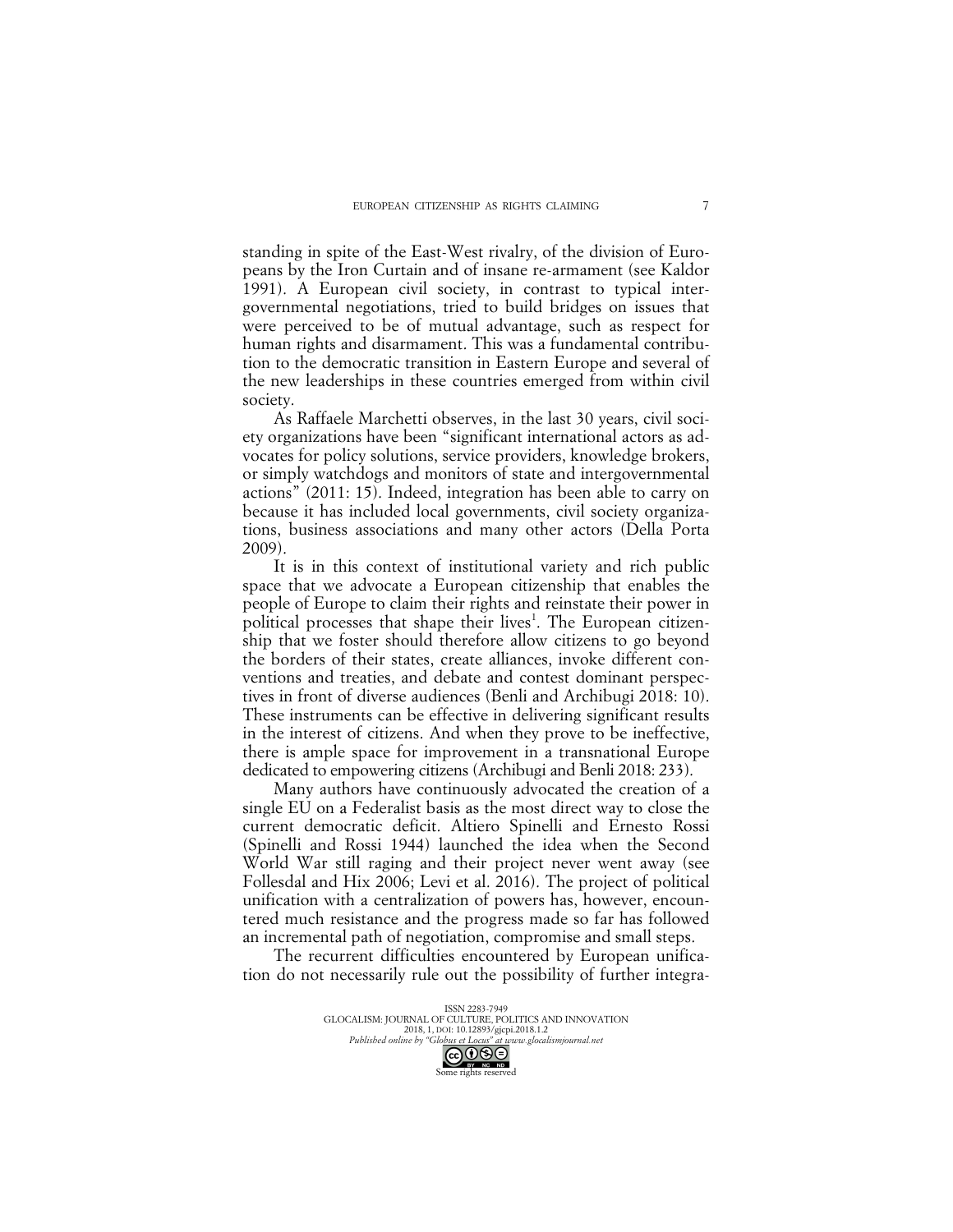tion. After all, there is significant evidence that suggests how the substantive aspirations of Europeans tend to converge (see Hale and Koenig-Archibugi 2016). The European integration discussed here does not aim to replace the existing states or establish a predominant central power. We recognize the state as an institution that ensures social welfare, justice and rights but at the same time, liable to fostering injustice, inequality and violence. Instead, we emphasize the need to develop a European citizenship that is able to counteract the singular power of the state by empowering political agents whose interests have not been sufficiently represented or whose voices have not been recognized in the political arena (Benli and Archibugi 2018: 10).

Who are these agents? Who can invoke European citizenship? The European citizenship we envision is not a predefined status enjoyed by those who have the formal right to claim rights. Instead, all those who claim their rights within the European public space are European citizens (Benli and Archibugi 2018: 11). A protester who takes to the streets, someone who engages in civil disobedience, or a plaintiff who raises a claim at a national or international court is practicing European citizenship, especially traditionally oppressed groups such as LGBTQ, prisoners, Roma, non-citizens and emerging political agents who raise new issues regarding individual freedom, transparency and accountability (several case studies of these engaging European citizens are provided in Archibugi and Benli 2018). As shown in these case studies, European institutions, including courts and human rights norms, often play a significant role in empowering the vulnerable and expanding the frontier of civil, political and social liberties.

How powerful is such a European citizenship? Can it provide sufficient counter-weight to economic interests that have so far dominated the integration process? It is true that none of these agents, not even those with claims for the most basic rights, could individually reverse the trend towards disintegration we highlighted at the beginning. In the current political climate, individual claims of minorities and vulnerable social groups are certainly given less weight than those interests associated with free trade, the Eurozone and the stability pact. Nevertheless, taken together, right claims of European citizens could transform the European political space.

ISSN 2283-7949 GLOCALISM: JOURNAL OF CULTURE, POLITICS AND INNOVATION 2018, 1, DOI: 10.12893/gjcpi.2018.1.2 *Published online by "Globus et Locus" at www.glocalismjournal.net*  $\bigodot$   $\bigodot$   $\bigodot$   $\bigodot$   $\bigodot$ <br>me rights reserved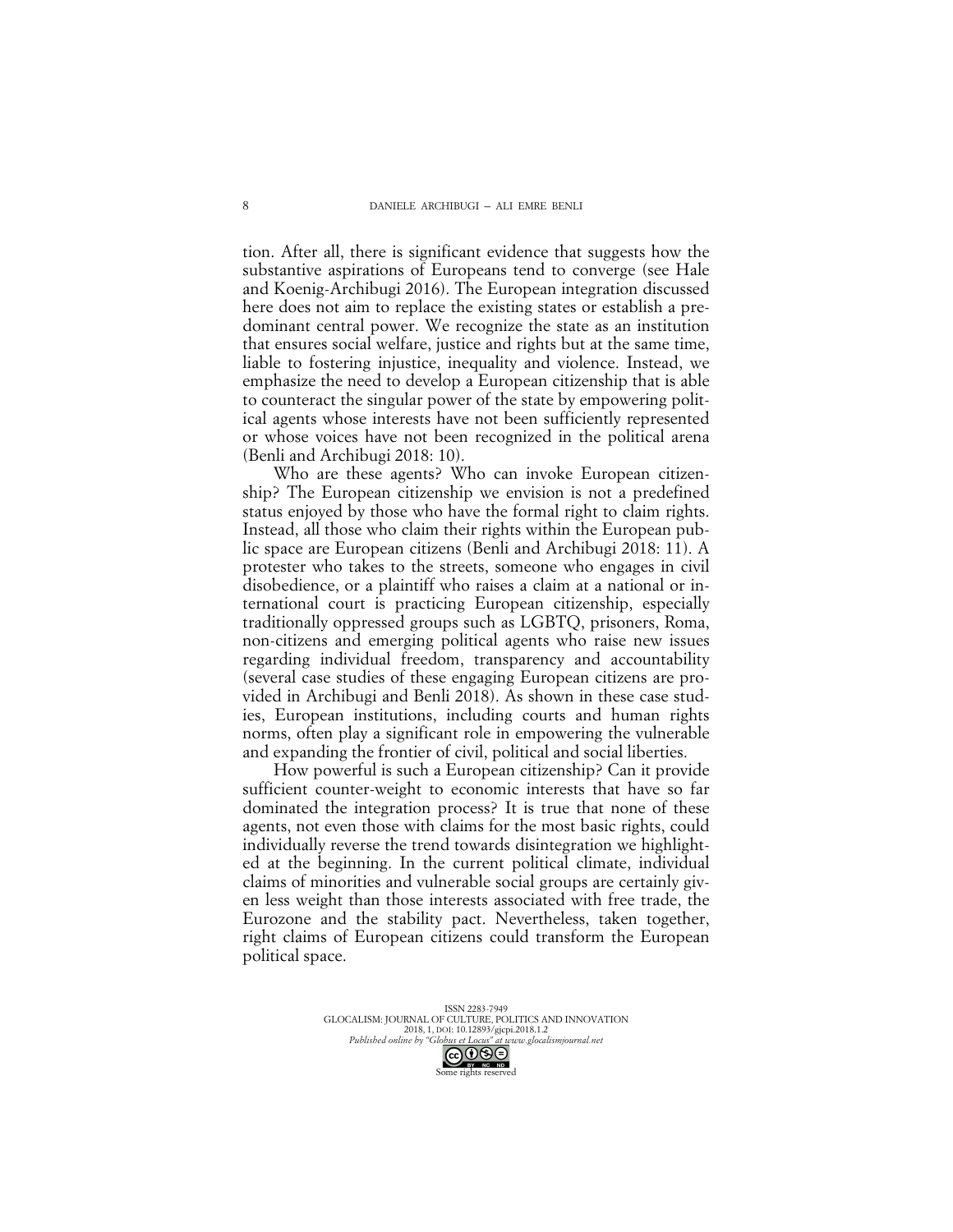Europeans have a tenacious tradition of rights claiming. The currently growing resistance against populist administrations in the form of mass protests, solidarity campaigns and direct action for the rights of refugees, Muslims, women and LGBTQ has roots in past movements. A new Europe should provide these groups with more means to claim their rights (Archibugi and Benli 2018: 233). Europe as a political space for claiming rights will also generate fresh sentiments to foster a new form of integration and, above all, to combat the "masterstroke" of the ruling classes that has all too often managed to convince the masses that marginal groups jeopardize their rights. When European citizens realize that minorities and vulnerable groups do not exacerbate their problems, they will perhaps rise with novel political strategies to fight for their rights.

## **NOTES**

<sup>1</sup> The perspective of European citizenship we draw on is developed extensively by Engin Isin and Michael Saward (2013).

## **REFERENCES**

D. Archibugi (2005), *Notes on Democracy in the European Union*, in "European Union Review", 10, 1, pp. 75-86.

D. Archibugi (2008), *The Global Commonwealth of Citizens. Toward Cosmopolitan Democracy* (Princeton: Princeton University Press).

D. Archibugi, A.E. Benli (2018), *Claiming rights to rejuvenate European integration*, in D. Archibugi, A.E. Benli (eds.), *Claiming Citizenship Rights in Europe. Emerging Challenges and Political Agents* (New York: Routledge), pp. 225-235.

E. Balibar (2017), *Our European Incapacity*, in D. Bullesbach, M. Cillero, L. Stolz (eds.), *Shifting Baselines of Europe: New Perspectives beyond Neoliberalism and Nationalism* (Bielefeld: Transcript), pp. 18-26.

S. Benhabib (2018), *Towards Global Political Communities and New Citizenship Regimes*, in "Glocalism", 2018, 1.

A.E. Benli, D. Archibugi (2018), *Introduction: Claiming citizenship rights in Europe*, in D. Archibugi, A.E. Benli (eds.), *Claiming Citizenship Rights in Europe. Emerging Challenges and Political Agents* (New York: Routledge), pp. 3-16.

F. Dallmayr (2017), *Beyond Globalization: Reflections on Glocalism*, in "Glocalism", 2017, 1.